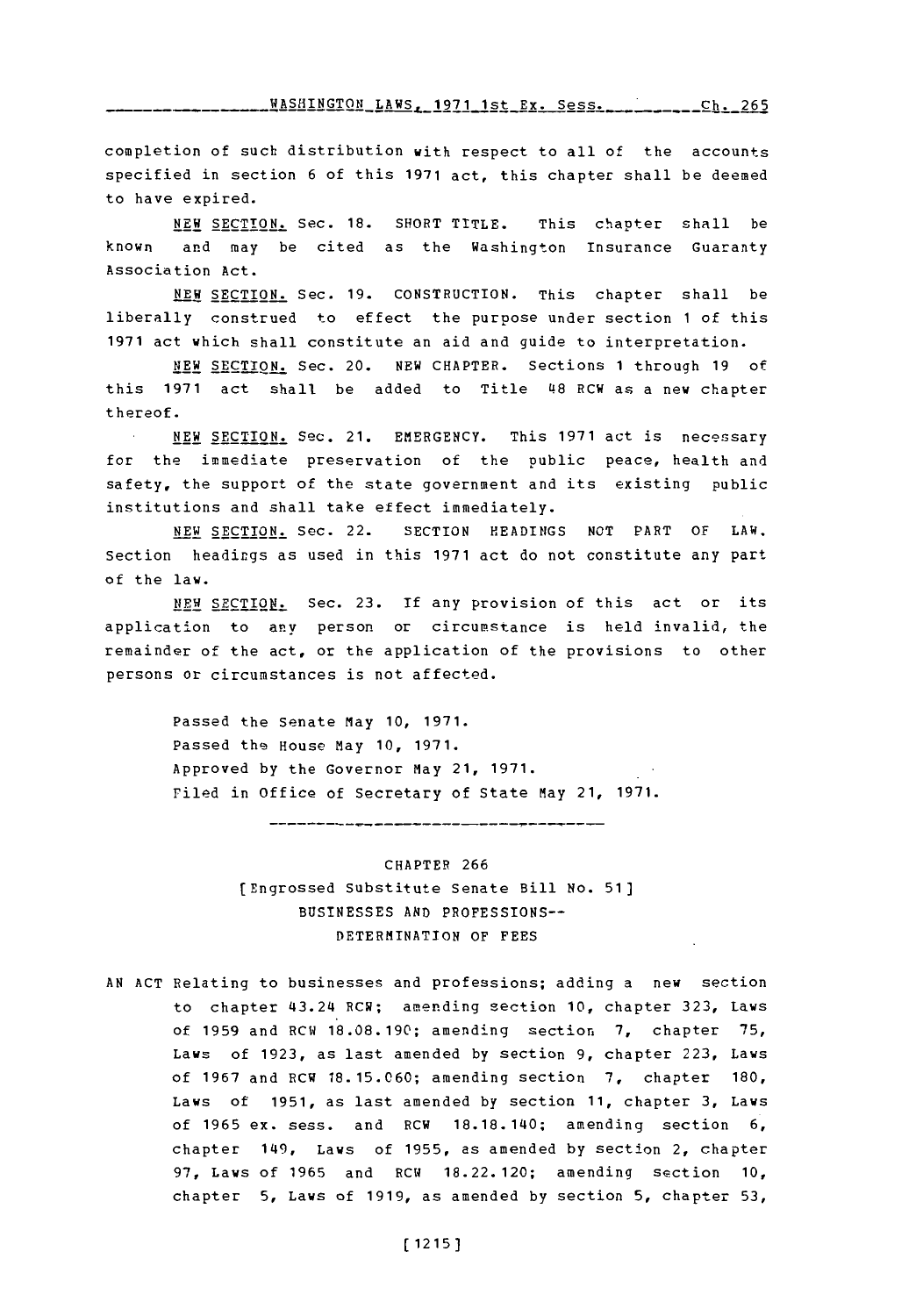Ch. 266\_\_\_\_\_\_\_\_\_\_WASHINGTON LAWS, 1971 1st Ex. Sess.

Laws of **1959** and RCW **18.25.070;** amending section **3,** chapter 201, Laws of **1967** and RCW **18.28.030;** amending section **1,** chapter **83,** Laws of **1953** and RCW **18.36.115;** amending section **6,** chapter **108,** Laws of **1937** and RCW **18.39.050;** amending section **11,** chapter **57,** Laws of **1970** ex. sess. and RCW **18.52.110;** amending section **13,** chapter 144, Laws of **1919,** as amended by section **1,** chapter **275,** Laws of **1955** and RCW **18.53.050;** amending section **6,** chapter **4,** Laws of **1919** ani RCW **18.57.050;** amending section **36,** chapter 202, Laws **Of 1955** and RCW **18.71.080;** amending section **7,** chapter **239,** Laws of 1949, as amended **by** section **6,** chapter 64, Laws of **1961** and RCW **18.74.070;** amending section **10,** chapter 222, Laws of 1949, as last amended **by** section 4, chapter **79,** Laws of **1967** and RCW **18.78.090;** amending section 20, chapter **70,** Laws of **1965** and RCW **18.83.072;** amending section **9,** chapter **305,** Laws of **1955,** as amended **by** section **9,** chapter **70,** Laws of **1965** and RGW **18.83.090;** amending section 43, chapter **52,** Laws of **1957** and RGW **18.85.200;** amending section **19,** chapter 202, Laws of 1949 as amended **by** section **11,** chapter **288,** Laws of **1961** and RCW **18.88.190;** amending section 4, chapter 200, Laws **of 1959** and RCW 18.90.040; amending section **19,** chapter **71,** Laws of 1941, as last amended **by** section **9,** chapter **50,** Laws of **1967** ex. sess. and RGW **18.92.145;** and adding a new section to chapter 46.01 RGW.

BE IT **ENACTED** BY THF LEGISLATURE OF THE **STATE** OF **WASHINGTON:**

Section **1.** section **10,** chapter **323,** Laws of **1959** and RGW **18.08.190** are each amended to read as follows:

certificates of registration shall expire on the last day of June following their issuance or renewal. The director shall set the yearly fee for renewal which fee shall be ((not less than ten dollars nor mere than twenty dellars)) not more than twenty-five dollars to be determined by the director as provided in section 21 of this **1971** amendatory act. Renewal may be effected during the month of June **by** payment to the director of the fee set. In case any registrant fails to pay the renewal fee before thirty days after the due date, the renewal fee shall be the current fee plus an amount equal to one year's fee: PROVIDED, That any registrant in good standing may withdraw from practice **by** giving written notice to the director, and may thereafter resume practice at any time upon payment of the then current annual renewal fee.

Sec. 2. Section **7,** chapter **75,** Laws of **1923,** as last amended **by** section **9,** chapter **223,** Laws of **1967** and **RCW 18.15.060** are each amended to read as follows:

Every person licensed as a barber shall pay an annual license fee of ((nine)) not more than ten dollars, to be determined by the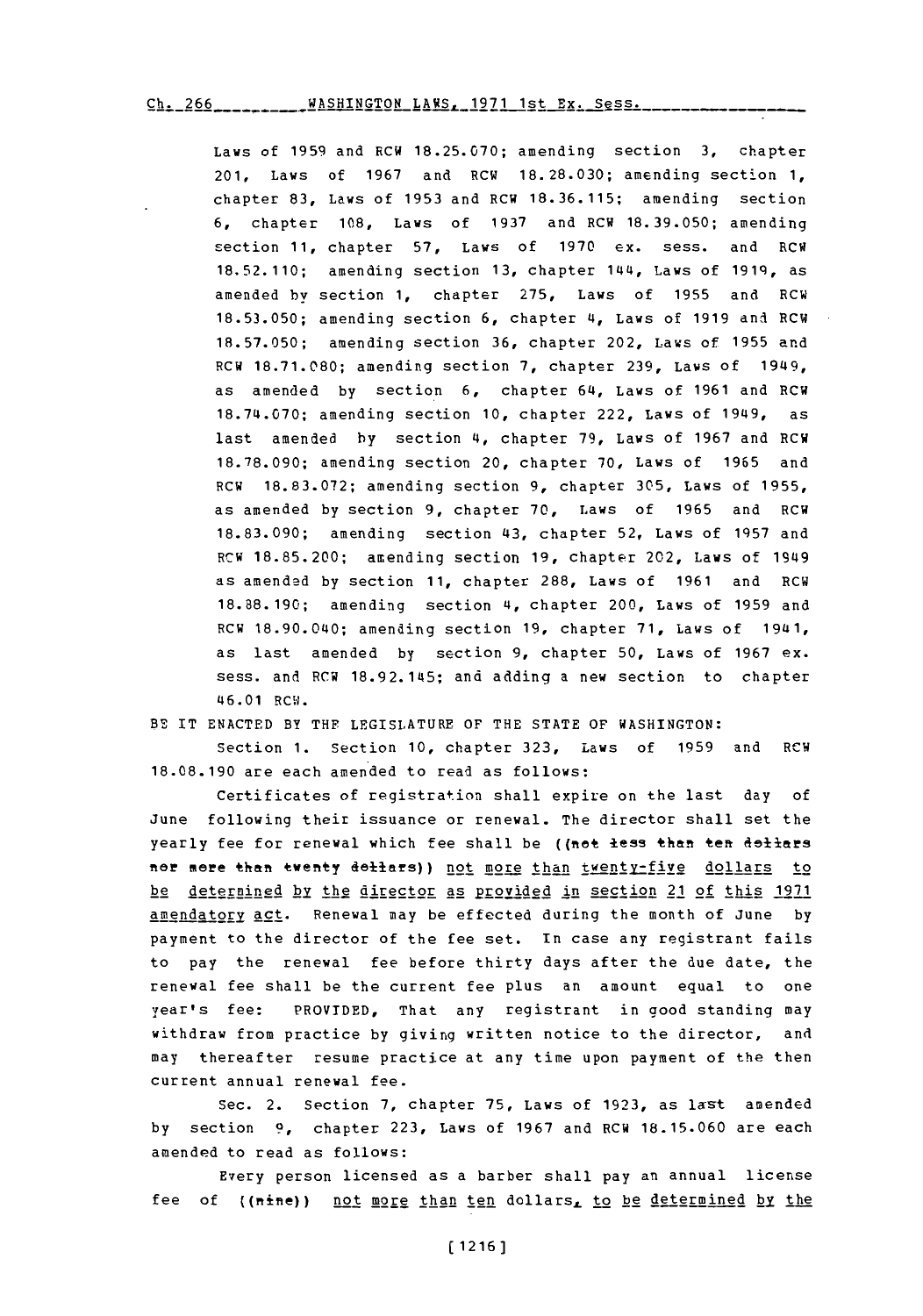director as provided in section 21 of this 1971 amendatory act, for a license renewal certificate on or before the thirtieth day of June each year. Failure to pay the annual license renewal fees before delinquency shall work a forfeiture of the license, but the license may he renewed within three years thereafter without examination upon application therefor **by** the licentiate, and payment of a fee of fifteen dollars plus all lapsed fees. Should the licentiate allow his license to elapse for more than three years, he must be reexamined as for a new license.

Sec. **3.** Section **7,** chapter **180,** Laws of **1951,** as last amended **by** section **11,** chapter **3,** Laws of **1965** ex. sess. and RGW 18.18.140 are each amended to read as follows:

Licenses may be renewed from year to year upon the payment on or before the first day of each July following their issuance, of a renewal fee as follows: Operator, ((three)) not more than five dollars; instructor operator, not more than six dollars; manager operator, ((five)) not more than six dollars; shop, not more than seven dollars; school, not more than one hundred and fifty dollars, all such fees to be determined **by** the director as provided in section 21 of this **.1971** amendatory act.

A certificate of health is required with an application for an original license, one must also be filed with a renewal application. Any operator, manager operator, or instructor operator whose license has lapsed may have the same renewed upon payment of all fees which the applicant would have been required to pay to keep such license in effect, and an additional fee of five dollars for each lapsed year: PROVIDED, That any person whose license has lapsed for more than three years shall be reexamined, as in the case of any applicant for an original license.

Sec. 4. Section **6,** chapter 149, Laws of **1955** as amended **by** section 2, chapter **97,** Laws of **1965** and RCW 18.22.120 are each amended to read as follows:

Every person practicing chiropody must renew his license each year and pay a renewal fee of ((fifteen)) not more than twenty-five dollars to be determined **by** the djirector as provided in section 21 of this 1971 amendatory act.

Any chiropody license that has been allowed to lapse may be renewed **by** presentation of a new character certificate as required for examination, together with the payment of the annual license fee.

Sec. **5.** Section **10,** chapter **5,** Laws of **1919,** as amended **by** section **5,** chapter **53,** Laws of **1959** and **RCW 18.25.070** are each amended to read as follows:

Every person practicing chiropractic shall, as a prerequisite to annual renewal of license, submit to the director at the time of application therefor, satisfactory proof showing attendance during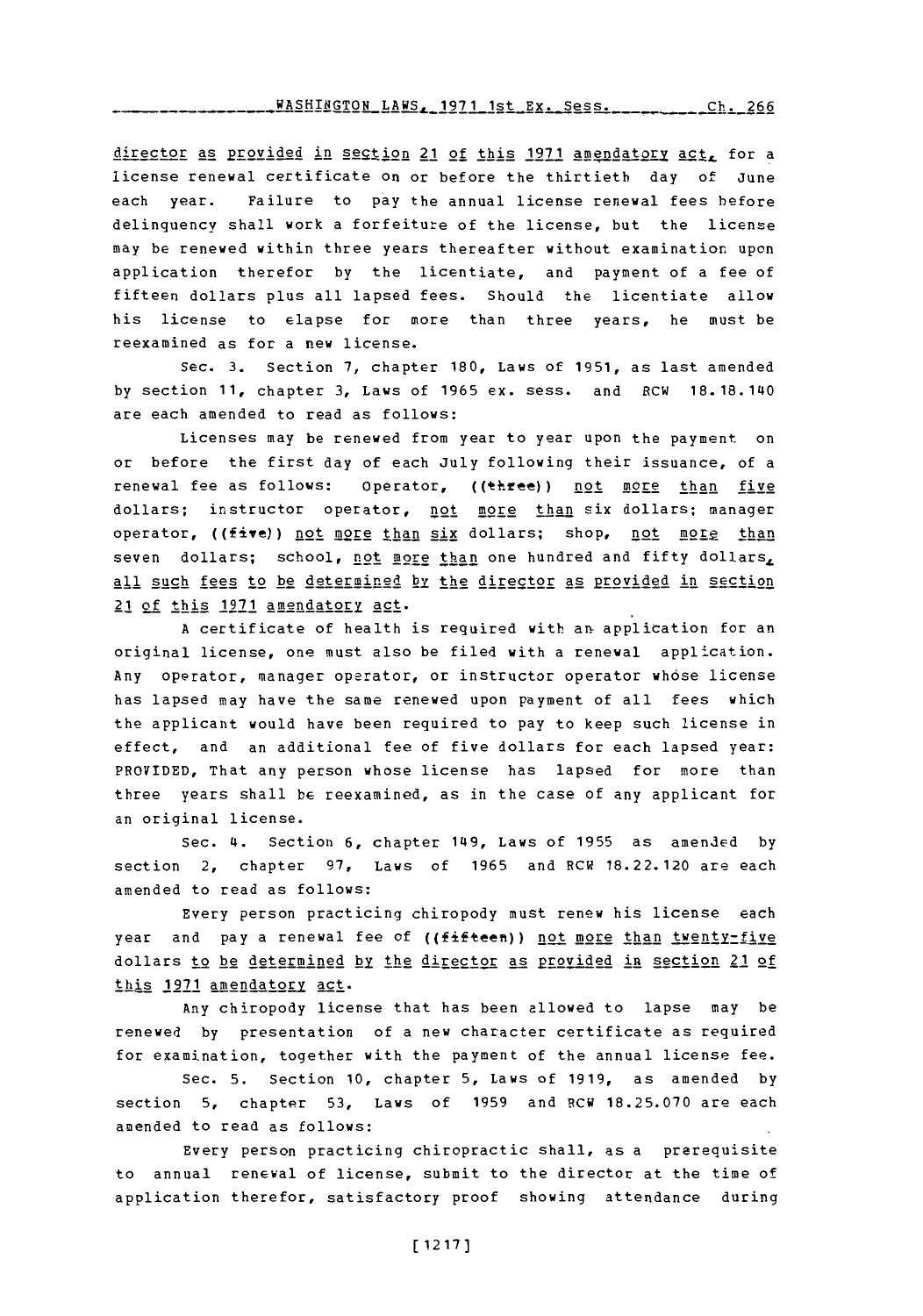$\frac{\text{ch. 266}}{\text{L. 266}}$ 

the preceding year, at one or more chiropractic symposiums which are recognized and approved **by** the board of chiropractic examiners.

Every person practicing chiropractic within this state shall pay on or before the first day of September of each year, after a license is issued to him as herein provided, to said director a renewal license fee of ((fifteen)) not more than twenty-five dollars to he determined by the director as provided in section 21 of this 1971 amendatory act. The director shall, thirty days or more before September first, of each year mail to all chiropractors in the state a notice of the fact that the renewal fee will be due on or before the first of September. Nothing in this chapter shall be construed so as to require that the receipts shall be recorded as original licenses are required to be recorded.

Sec. **6.** Section **3,** chapter 201, Laws of **1967** and RCW **18.28.030** are each amended to read as follows:

An application for a license shall he in writing, under oath, and in the form prescribed **by** the director. The application shall contain such relevant information as the director may require, but in all cases shall contain the name and residential and business addresses of each individual applicant, and of each member when the applicant is a partnership or association, and of each director and officer when the applicant is a corporation.

Except as provided hereinafter in this section the applicant shall pay an investigation fee of fifty dollars and a licensing fee **Of ((fifty))** not more than eighty dollars to be determined by the director as provided in section 21 of this 1971 amendatory act: PROVIDED, That a branch office of a licensed debt adjusting agency need not pay an investigation fee but only the licensing fee. **if** a license is not issued in response to the application, the director shall return ((fifty dollars)) the licensing fee to the applicant. An annual license fee of ((fifty)) not more than eighty dollars *.to* be determined by the director as Provided in section 21 of this **1971** amendatory act, shall be paid to the director by January 1st of each year. **If** the annual license fee is not paid **by** January 1st, the licensee shall be assessed a penalty for late payment in the amount of twenty-five dollars. And if the fee and penalty are not paid **by** January 31st, reapplication for a new license will be necessary, which may include taking any examination prescribed **by** the director.

The applicant shall file a surety bond with the director or in lieu thereof the applicant may file with the director a cash deposit or other negotiable security acceptable to the director and under conditions set forth in RCW **18.28.040:** PROVIDED, That each branch office of a debt adjusting agency shall be required to be bonded as provided herein, but no bond will be required of an individual applicant while he is employed **by** a bonded debt adjusting agency or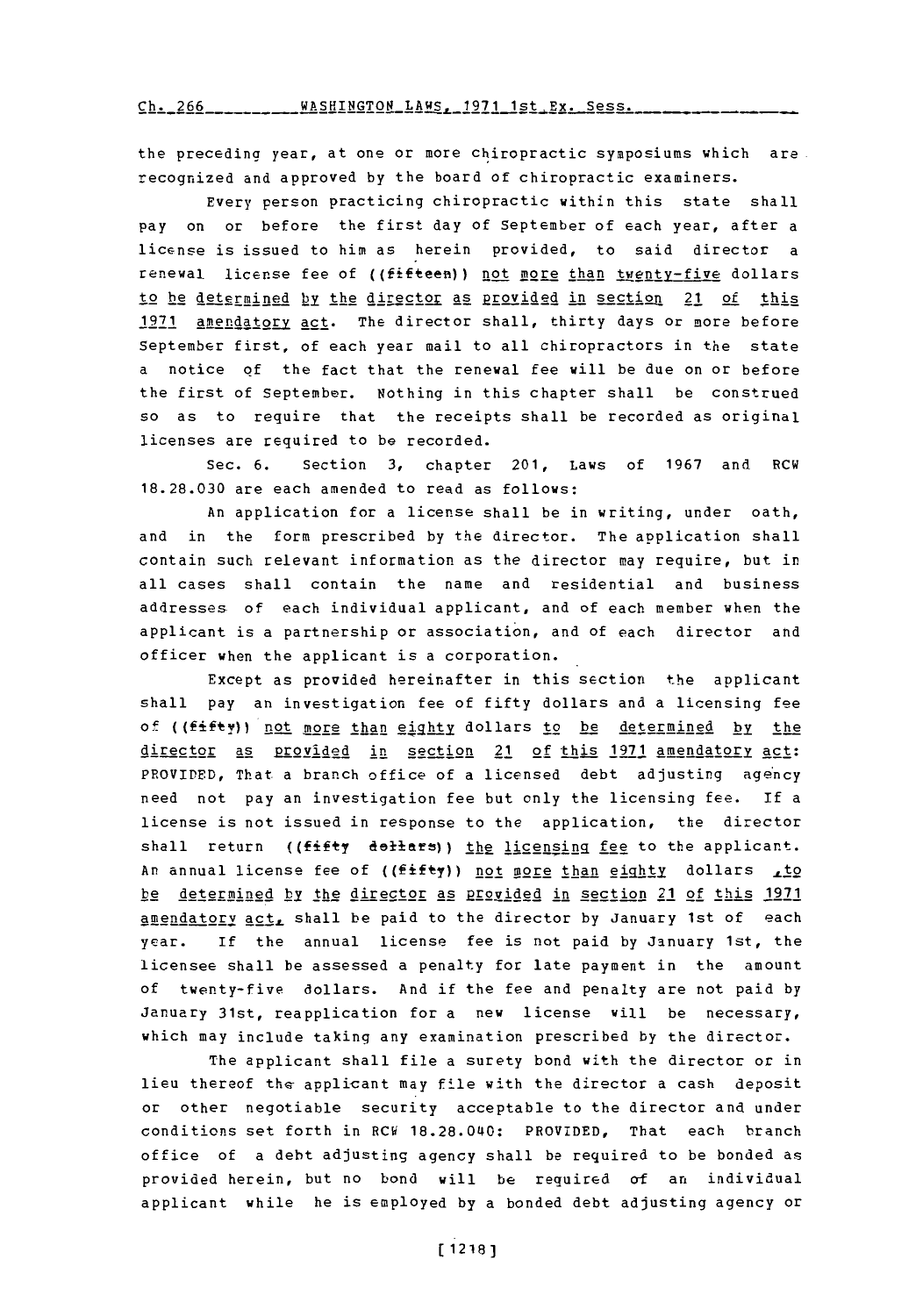branch thereof.

The applicant shall furnish the director with such proof as the director may reasonably require to establish the qualifications set forth in RCW **18.28.060.**

If the applicant is an individual person making an original license application he shall pay an examination fee of fifty dollars.

If the applicant is applying for a debt adjusting agency license it shall furnish the director with complete forms of all contracts and assignments designed for execution **by** debtors making any assignments to or placing any property with the applicant for the purpose of paying the creditors of such debtors, and complete forms of all contracts and agreements designed for execution **by** creditors to whom payments are made **by** the applicant. only such forms furnished the director and not disapproved **by** him shall be used **by** a debt adjusting agency licensee.

Sec. **7.** Section **1,** chapter **83,** Laws of **1953** and RCW **18.36.115** are each amended to read as follows:

Every person heretofore or hereafter granted a license under this chapter shall pay to the director an annual license renewal fee of ((five)) not more than twenty-five dollars , to be determined by the director as provided in section 21 of this 1971 amendatory act. on or before the first day of July of each year, and thereupon the license of such person shall be renewed for a period of one year. Any failure to register and pay the annual license renewal fee shall render the license invalid, but such license shall be reinstated upon written application therefor to the director, and payment to the state of a penalty of ten dollars, together with all delinguent annual license renewal fees.

sec. **8.** Section **6,** chapter **108,** Laws of **1937** and RCW **18.39.050** are each amended to read as follows:

Every application for a license hereunder, whether for an initial issue or for a renewal of one already granted, shall be made in writing on a form prescribed **by** the director ((ef licenses)) and be verified **by** oath or affirmation before some person authorized **by** law to administer the same. The original application shall be accompanied **by** a natural photo of applicant. Every person making application for an initial issue of a license when an examination is required shall pay to the state treasurer the sum of ((ten)) twenty-five dollars and, in case such application is granted he shall pay the futher sum of fifteen dollars prior to the issuance of such license. Every licensed embalmer or licensed funeral director ((whe hes **been** in **the btiiess in t.he state** Of Waeshigo **~etm less then one** yea prior to **the -34st day of Beeember7 49367 and whe shall** regster **ftS** Sdeh With Said director **f** icenese **as** herein PrOY±AC47 **ShftI17** on **or** prior to the 84st **day** Of Beeeinber 41937 **pay** to the staee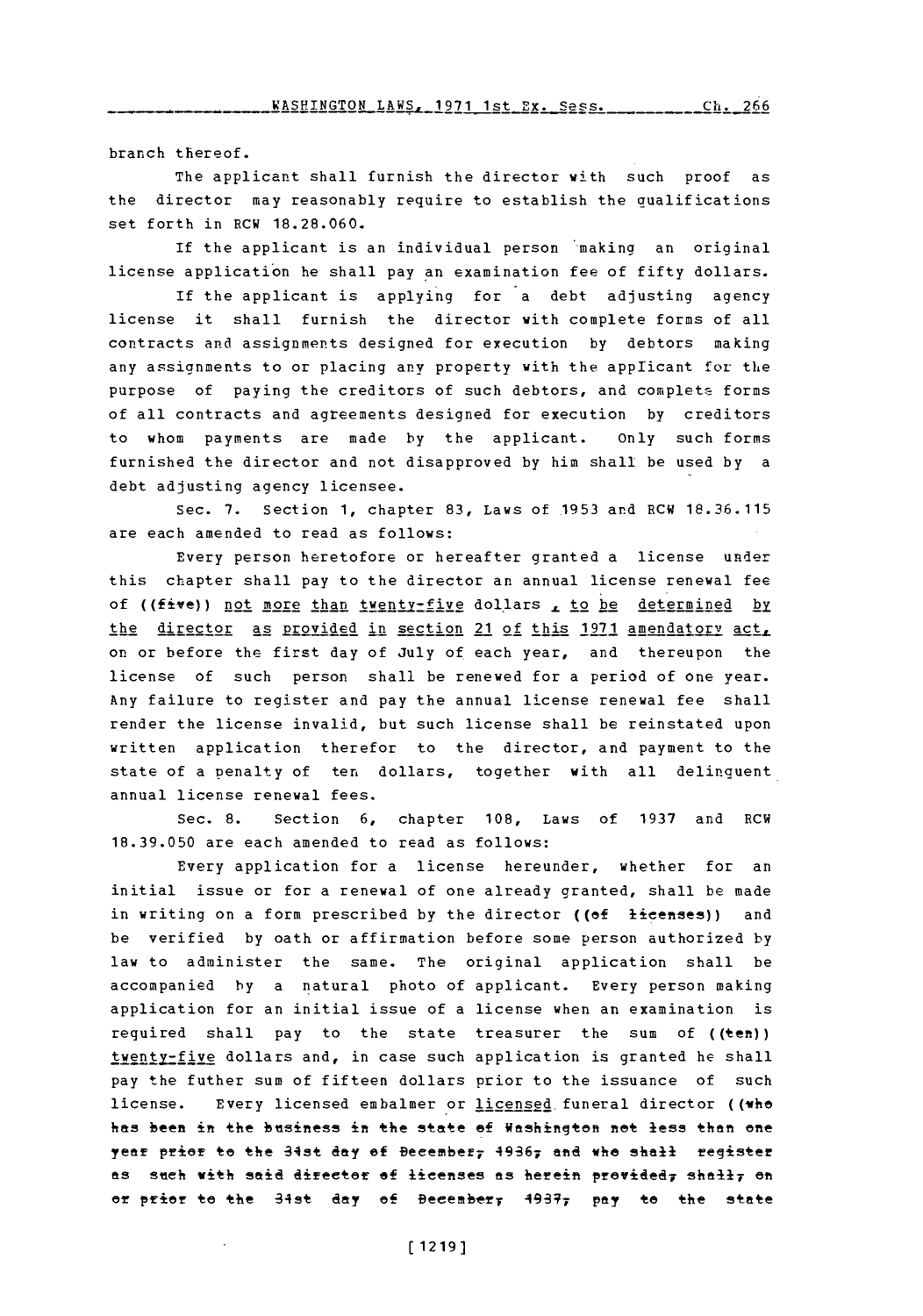## Ch. 266 WASHINGTON LAWS, 1971 1st Ex. Sess.

treasurer the sum of ten dollars<sub>7</sub> and thereupon he shall be entitled to and receive a license as such for the year commencing danuary 47 49387 Every licensed emnbalmer making)) **§liall** make an application for a renewal of his license for the succeeding year ((shall)), on or before the 31st day of December ((prior to such year)) of the current year, and pay to the state treasurer the sum of ((five)) not more than ten dollars, ((and every licensed funeral director making an application for renewal of his license for the succeeding year shall; **en** or before the 34st day of Becember prior to such year, pay to the state treasurer the sum of five dollars)) to be determined by the director as provided in section 21 of this **1971** amendatory act, and upon the payment ((of said fees<sub>7</sub> the person making the application)) thereof shall be entitled to a ((license without examination)) renewal of his license.

Sec. **9.** Section **11,** chapter **57,** Laws of **1970** ex. sess. and RCW **18.52.110** are each amended to read as follows:

**(1)** Every holder of a nursing home administrator's license shall reregister it annually with the director on dates specified **by** the director **by** making application for reregistration on forms provided **by** the director. Such reregistration shall be granted automatically upon receipt of a ((one hundred dollar)) fee of not more than fifty dollars to be determined by the director as provided in section 21 of this 1971 amendatory act. In the event that any license is not reregistered within thirty days after the date for reregistration specified **by** the director, the director shall, in accordance with rules prescribed **by** the board, give notice to the license holder, and may thereafter in accordance with rules prescribed **by** the board charge up to double the normal reregistration fee. In the event that the license of an individual is not reregistered within three years from the most recent date for reregistration it shall lapse and such individual must again apply for licensing and meet all requirements of this chapter for a new applicant. The board may prescribe rules for maintenance of a license at a reduced fee for temporary or permanent withdrawal or retirement from the active practice of nursing home administration.

**(2)-A** condition of reregistration shall be the presentation of proof **by** the applicant that he has attended the number of classroom hours **of** approved educational programs, classes, seminars or proceedings set **by** the board. The board shall have the power to approve programs, classes, seminars or proceedings offered in this state or elsewhere **by** any accredited institution of higher learning or any national or local group or society if such programs, classes, seminars or proceedings are reasonably related to the administration of nursing homes. The board shall establish rules and regulations providing that the applicant for reregistration may present such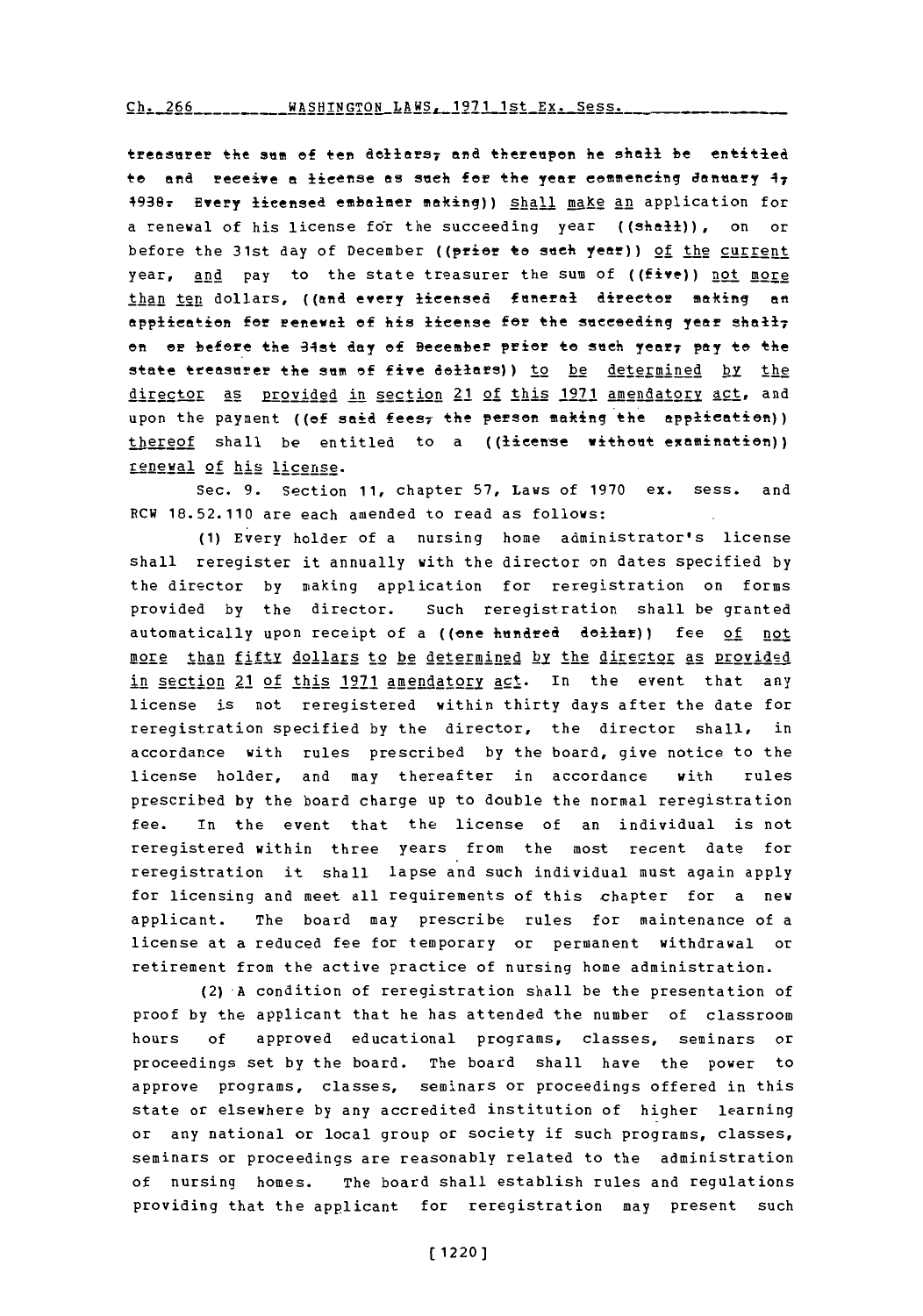## **-A-----O L--S -- 971 1--** x s.ch 6 **WASHINGTON** LAWS, **1971** 1st Ex. Sess. **Ch. 266**

proofs yearly, or may obtain the cumulative number of required hours over a three year period and present such proofs over periods of three years. In no event shall the number of classroom hours required for any time period exceed the number of such board approved classroom hours reasonably available over such time period on an adult or continuing education basis to nonmatriculating participants in this state.

**(3)** An individual may obtain and reregister a license under this chapter although he does not actively engage in nursing home administration.

Sec. **10.** Section **13, chapter 144, Laws of 1919, as amended by** section **1,** chapter **275,** Laws of **1955** and RCW **18.53.050** are each amended to read as follows:

During the month of January of each year, every registered optometrist shall pay to the state treasurer ((fifteen)) a fee of not nore than tyenty-five dollars as a renewal fee, to be determined by the director as provided in section 21 of this **1971** amendatory act, and failure to pay such fee within the prescribed time shall cause the suspension of his certificate. The state treasurer shall place two dollars and forty cents from each renewal fee into the general fund and shall place the balance into an optometry account which is hereby created for the enforcement of this chapter. Any residue in such account shall be accumulated and shall not revert to the general fund at the end of any biennium.

In the event of failure to pay the renewal fee, the director shall mail a notice of such suspension to the last known post office address of the holder between the first and fifth days **of** February, March and April next following and if the fee is not paid **by** May 1st the director may declare the certificate revoked and immediately notify the county clerk of the county in which the certificate is recorded, and the clerk shall mark his records accordingly.

Sec. **11.** Section **6,** chapter **4~,** Laws of **1919** and RCW **18.57.050** are each amended to read as follows:

Each applicant on making application shall pay the director a fee of twenty-five dollars which shall be paid to the state treasurer **by** said director and used to defray the expenses and compensation of said director. In case the applicant's credentials are insufficient, or in case he does not desire to take the examination, the sum of fifteen dollars shall be returned. **All** persons licensed to practice osteopathy or osteopathy and surgery within this state who are engaged in active practice shall pay on or before the first day of May of each year to the director a renewal license fee of ((five)) not more than fifteen dollars to be determined by the director as provided in section 21 of this 1971 amendatory act ((7 except that the first payment after the passage of this act shall be paid on or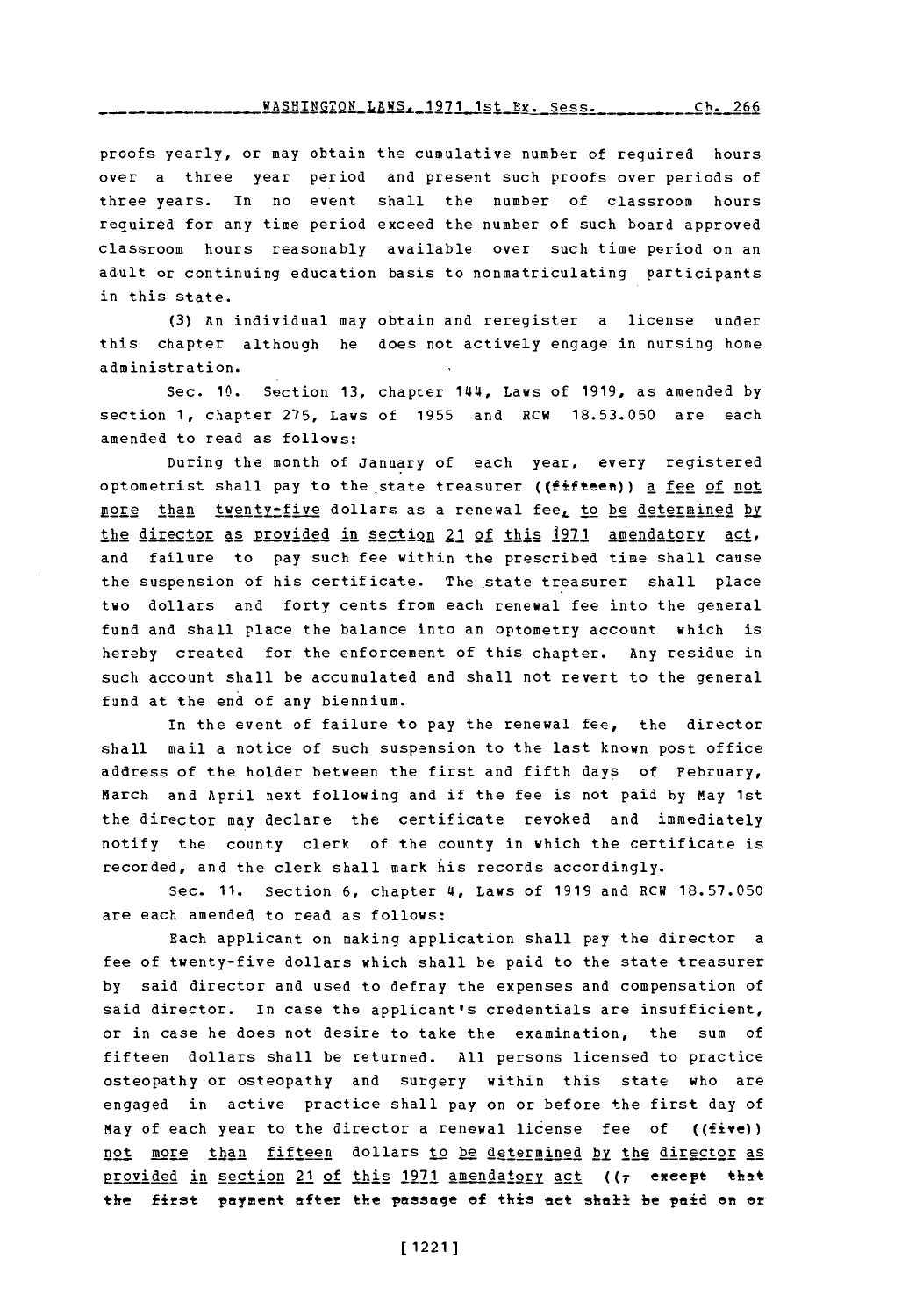Ch. 266 WASHINGTON LAWS, 1971 1st Ex. Sess.

before the first day of August 4947<del>.</del> This fee shall be reduced to twe dollars after 4925)). Licenses not so renewed will not be valid. The director shall thirty days or more before May 1st of each year mail to all active practitioners of osteopathy or osteopathy and surgery in this state at their last known address a notice of the fact that the renewal fee will be due on or before the first of Hav ((t except that the first notice after the passage of this act shall be sent on or before July 44, 4947)). Nothing in this chapter shall be construed so as to require that the receipt shall be recorded as original licenses are required to be recorded.

Sec. 12. Section **36,** chapter 202, Laws of **1955** and RCW **18.71.080** are each amended to read as follows:

Every person licensed to practice medicine and surgery in this state shall register with the director of ((licenses)) department of motor vehicles annually, and pay an annual renewal registration fee of ((seven)) not more than ten dollars to be determined by the director as provided in section 21 of this **1971** am endatory act, on or before the first day of July of each year, and thereupon the license of such person shall be renewed for a period of one year. Any failure to register and pay the annual renewal registration fee shall render the license invalid, but such license shall be reinstated upon written application therefor to the director, and payment to the state of a penalty of ten dollars, together with all delinquent annual license renewal fees.

Sec. **13.** Section **7,** chapter 239,'Laws of 19149, as amended **by** section **6,** chapter 614, Laws of **1961** and RCW **18.714.070** are each amended to read as follows:

Every registered physical therapist shall, during the month of January ((7 49537 and during the month of January every third year thereafter)), apply to the director ((of licenses)) for ((an extension)) a **renewal** of his registration and pay a fee of ((fifteen)) not more than ten dollars, to be determined by the director as provided in section 21 of this 1971 amendatory act, to the state treasurer. Registration that is not so ((extended in the first instance before February 1, 4953, and thereafter)) made before February 1st of every ((third)) year, shall automatically lapse. upon the recommendation of the examining committee the director ((ef licenses)) shall revive ((and extend)) a lapsed registration on the payment of all past unpaid ((extension)) renewal fees.

Sec. 114. Section **10,** chapter 222, Laws of 19149, as last amended **by** section **4,** chapter **79,** Laws of **1967** and RCW **18.78.090** are each amended to read as follows:

Every licensed practical nurse in this state shall register annually with the division of professional licensing in the department of motor vehicles, on or before the first day of March,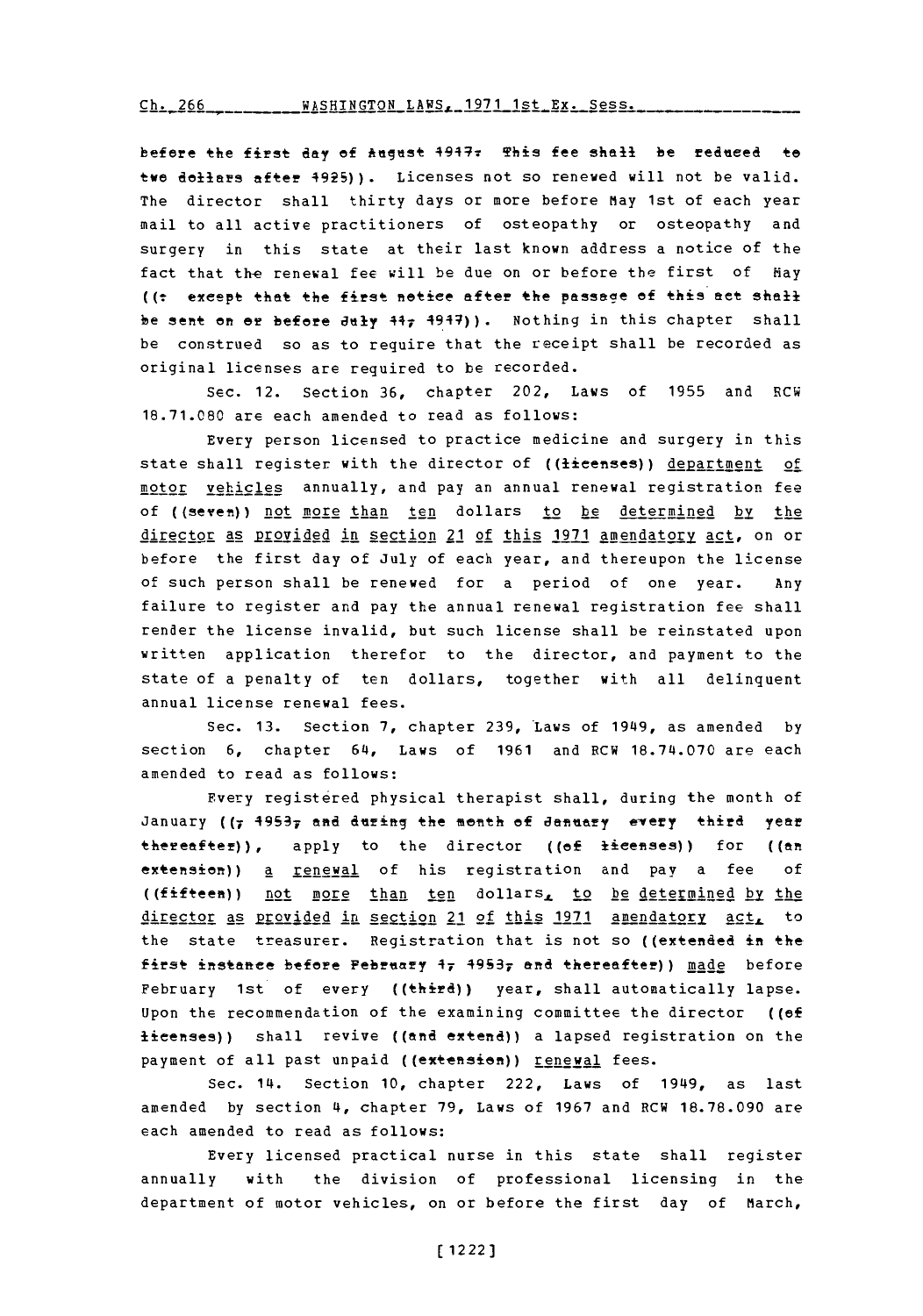**!a7tCUTldrrflM t AtJC ~O7i 1-.4.** r~ c-..-~- **-UTM ^. YAU 17,** 4 **<sup>1</sup>** st Dx. sess. **I .** 4-

and shall pay an annual fee of ((three)) not more than five dollars to be determined by the director as provided in section 21 of this 1971 amendatory act, and thereupon the license of such person shall he renewed for a period of one year. Any failure to register and pay the annual renewal registration fee shall render the license invalid, but such license shall be reinstated upon written application therefor to the division of professional licensing, and upon payment to the state of a penalty of ten dollars, together with all delinquent annual license renewal fees.

Sec. **15.** Section 20, chapter **70,** Laws of **1965** and RCW **18.83.072** are each amended to read as follows:

**(1)** Examination of applicants shall be held in Olympia, Washington, or at such other place as designated **by** the director, at least annually at such times as the board may determine.

(2) Any applicant shall have the right to discuss with the board his performance on the examination.

**(3)** Any applicant who fails to make a passing grade on the examination may be allowed to take the examination a second time. Any applicant who fails the examination a second time must obtain special permission from the board to take the examination again.

\_L4) ThE rj~exArination fee shall be the same as the application fee set forth in RCW **18.83.060.**

Sec. **16.** Section **9,** chapter **305,** Laws of **1955,** as amended **by** section **9,** chapter **70,** Laws of **1965** and RCW **18.83.090** are each amended to read as follows:

Each licensed psychologist **((may))** shall renew his license **by** paying to the state treasurer, on or before the tenth day of January of each year, a renewal fee in the amount of ((ten)) not more than fifteen dollars to be determined by the director as provided in section 21 of this 1971 amendatory act. Upon receipt of such payment **by** the state treasurer the director shall issue a certificate of renewal in such form as the director shall determine.

Sec. 17. Section 43, chapter 52, Laws of 1957 and RCW **18.85.200** are each amended to read as follows:

Notice in writing shall be given to the director of any change by a real estate broker , associate broker. or salesmen of his business location or of any branch office. Upon the surrender of the original license for the business or the duplicate license applicable to a branch office, and a payment of a fee of  $((one))$  five dollars, the director shall issue a new license or duplicate license, as the case may be, covering the new location.

Sec. 18. Section 19, chapter 202, Laws of 1949 as amended by section **11,** chapter **288,** Laws of **1961** and RCW **18.88.190** are each amended to read as follows:

Every license issued under the provisions of this chapter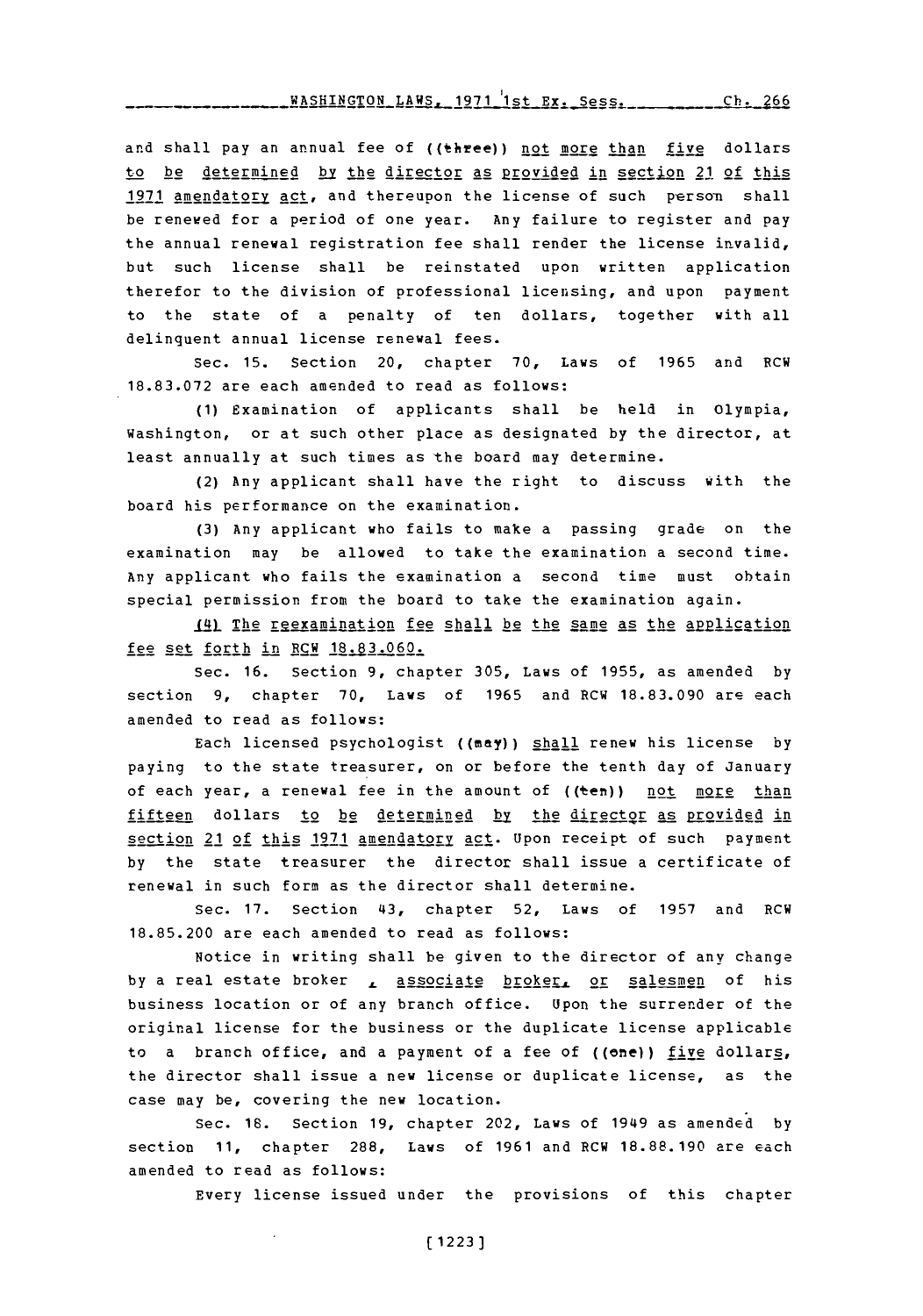## **-h. --------- t W . ~7 1 t Fy <sup>5</sup>** rh- 7rA WhqRTMrrP0M t.AWq- **1071** 1-qt P.Y\_ **qpq-,-**

shall be annually renewed, except as hereinafter provided. on or before January 1st, the director shall mail a notice for renewal of license to every person licensed for the current year. The applicant shall return the notice to the state treasurer with a renewal fee of ((three)) not more than five dollars, to be determined by the director as provided in section 21 of this 1971 amendatory act, before March 1st. Upon receipt of the notice and fee the director shall issue to the applicant a certificate of renewal for the current year beginning January 1st and expiring December 31st of that year. Such certificate of renewal shall render the holder thereof a legal practitioner of professional nursing for the period stated on the certificate of renewal.

Sec. **19.** Section 4, chapter 200, Laws of **1959** and RCW 18.90.040 are each amended to read as follows:

Applicants for registration shall pay a fee of twenty-five dollars at the time of making application. **A** sanitarian registered under the provisions of this chapter  $(\lbrace mxy \rbrace)$  shall renew his certificate by paying an annual renewal fee of ((ten)) not more than fifteen dollars to be determined by the director as provided in section 21 of this **1971** amendatory act. **All** receipts realized in the administration of this chapter shall be paid into the general fund into a special account to be known as the sanitarians' licensing account. ((At the end of each biennium all moneys in said account in excess of two thousand dollars shall be removed from said account and placed in the general fund<del>.</del> There is hereby appropriated from the general **find** to the professional aivisien of the department **of** licenses twe theusand dellars te be placed in the sanitarians<sup>1</sup> licensing account; and to be administered and disbursed by the dirctor ef licenses in carrying **eat** the previsions **ef** this chapter<sub>7</sub>)) All fees shall be due and payable on or before the first day of July for the current year for which the renewal certificate shall be issued. **All** certificates shall expire on the renewal date unless renewed prior to such date. When such fees are not paid in full before September 1st they shall become delinquent and there shall be added to the renewal fee a penalty of five dollars. Any certificate not having been renewed **by** October 1st of the year of expiration shall be considered lapsed. In the event an applicant shall fail to pass any examinations provided for under this chapter and the board shall grant permission for a reexamination, such applicant on reexamination shall pay an additional fee of fifteen dollars.

Sec. 20. Section **19,** chapter **71,** Laws of 1941, as last amended **by** section **9,** chapter **50,** Laws of **1967** ex. sess. and RCW **18.92.145** are each amended to read as follows:

The following fees shall be charged **by** the director: